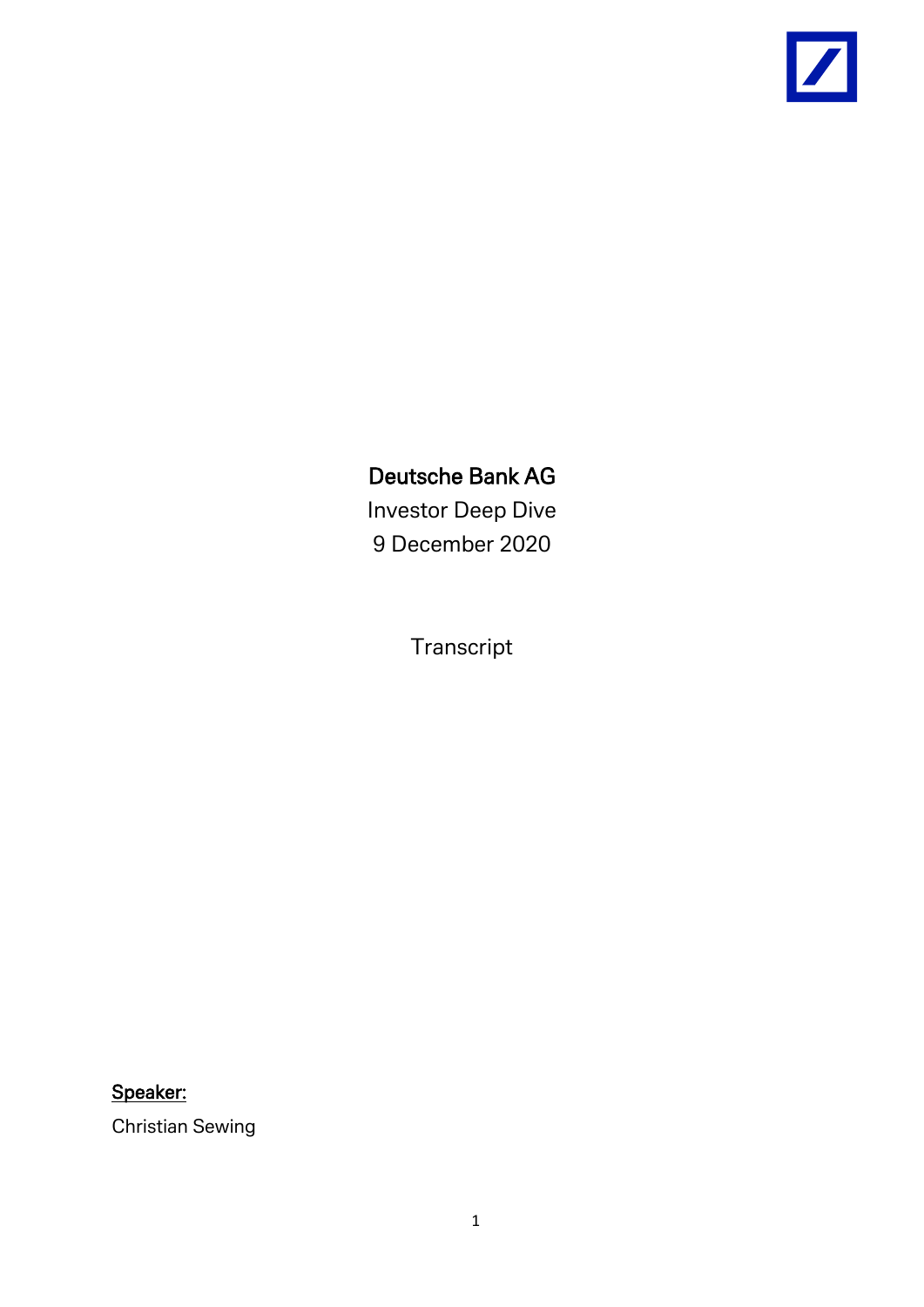# CHRISTIAN SEWING SLIDES

# Slide 0 -- Title

- Welcome once more to our second Investor Deep Dive and many thanks for joining.
- I am looking forward to the next couple of hours in which we will discuss the progress made and our view on the path forward.
- And of course we will also discuss the impact of the virus which prevents us from meeting in person.
- While not seeing each other is unfortunate, we felt it is important to update you on the progress we made since last year's Investor Deep Dive. It is time to document that we kept our promises and to describe in more detail how our transformation will continue over the course of the coming two years.
- And similar to last year, my fellow Management Board members and I, plus our business heads look forward to answering any questions you have. We will try to make this afternoon as interactive as possible, even though it's all virtual.

# Slide 1 -- Our mindset: Tackling key issues head on

- So where are we on our transformation journey?
- We actually started back in 2018. In the first phase we stabilised our bank and laid the foundations we could then build on.
- In July 2019 we launched phase two the most fundamental transformation of Deutsche Bank in two decades.
- This includes a new setup for our bank coupled with ambitious financial targets up to 2022. And our management team continues to be fully focused on executing with a relentless delivery mindset.
- This includes the actual restructuring work, which, as we always said, would mainly happen in the first six quarters following our strategy announcement.
- With this period almost behind us, we are now gradually moving into phase 3 of our transformation: A phase which will mainly see us focused on ensuring sustainable profitability by growing our businesses while remaining disciplined on costs and capital.
- And today, for the first time, we would like to provide you with a more detailed outline of what phase 3 will look like.
- But before we get there, let's take a moment to check our delivery track-record over the past 18 months.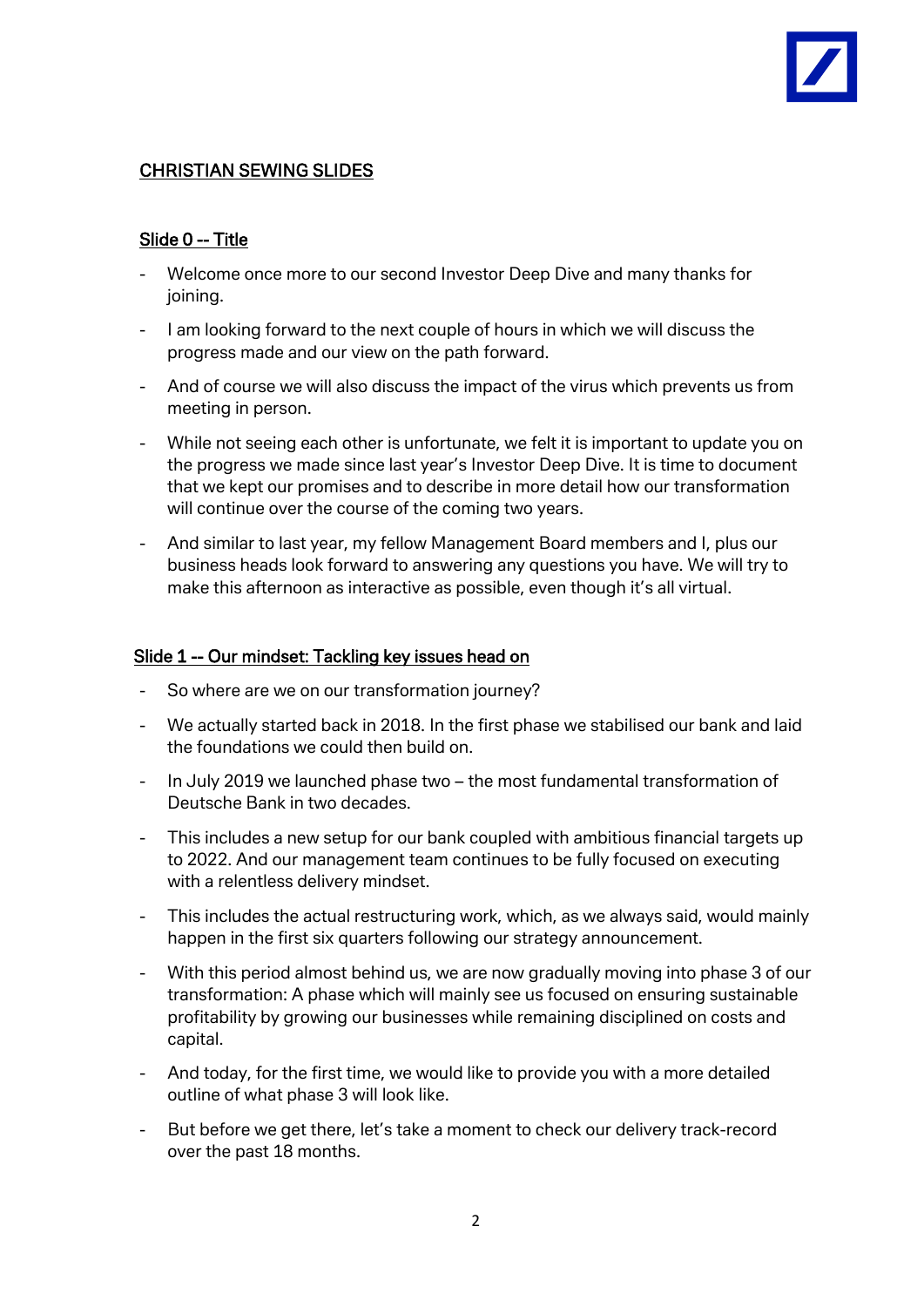

- When we met last year, you were wondering whether our newly established Core Bank was actually competitive. If we would be able to cut costs and exit businesses as fast as planned and to what extent revenues would suffer as a result. And last but not least, you questioned our ability to fund this transformation with existing resources.
- Today we can say: we tackled all of these issues head on and we have delivered.

# Slide 2 -- We have delivered against each of these concerns

- Our Core Bank has proven its competitiveness: More than 70% of our revenues are generated by businesses where we have a leading market position.
- In the first 9 months of this year we achieved year on year revenue growth of 8%. This positive momentum has continued into the 4<sup>th</sup> quarter.
- On the way we have won market share in important business areas, and we believe that a large part of these gains will be sustainable.
- At the same time we continued to be relentless on costs, with year on year reductions in 11 consecutive quarters excluding transformation charges and bank levies – and we are about to complete the  $12<sup>th</sup>$  consecutive quarter. With the expected achievement of our cost target at the end of this year, we would have cut costs by 3.3 billion euros in the last two years.
- Growing revenues and continued discipline on costs led to an operating leverage of 11% after three quarters.
- On this basis, we were able to achieve a pre-tax profit of more than 800 million euros in the first 9 months of this year.
- But that's only part of the story. In our Core Bank, pre-provision net revenues were 5.2 billion euros – this demonstrates the strength of our operating businesses. It demonstrates the potential we can build on when loan loss provisions normalize again.
- It is thanks to this performance, but also to our progress in the Capital Release Unit that our balance sheet is even more solid than it was a year ago. We reduced riskweighted assets in the Capital Release Unit by 45% compared to 2018 levels.
- As we expect to have 85% of the anticipated transformation-related effects behind us by year-end, there should no longer be any doubt that we can fund our strategy with existing resources.
- In other words: we think this progress shows that the capital issue is off the table.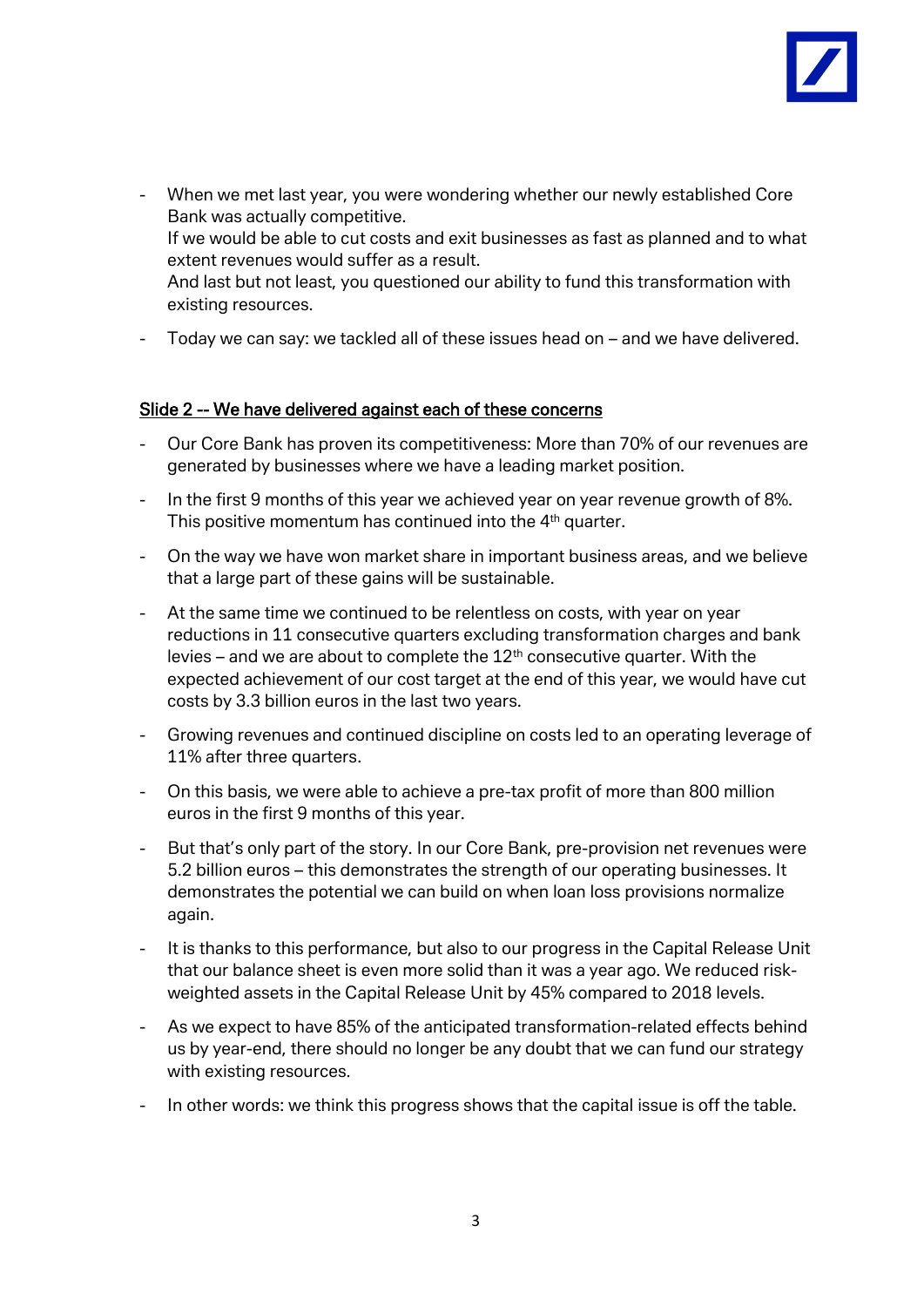

# Slide 3 -- Demonstrated our relevance in challenging times

- We should not forget: we achieved all of this in an extraordinary environment. We operated in the midst of a pandemic causing more than 1.5 million casualties worldwide and resulting in the most severe economic slump in post war history.
- This was possible because we *were* and *are* part of the solution, being at our clients' side when they need us most.
- This included first and foremost serving their financing needs. In the first nine months of the year we helped clients raise debt worth about 1.5 trillion euros. This means an almost 60% increase year on year.
- In addition, we have been the most active bank in the German programme for government-sponsored loans.
- At the same time, we have proven our ability to adapt our business model to this new environment where necessary.
- We have offset the better part of the interest rate headwinds. With charging agreements in place for about 75 billion euros of deposits, our Corporate Bank and our Wealth Management business both are running ahead of plan.
- At the same time, we are helping clients to find suitable solutions to preserve wealth in a negative interest rate environment. This is reflected in almost 30 billion euros of net inflows in our Private Bank and in our Asset Management business.
- We have also accelerated the adjustments in our Private Bank to changed customer behaviour. Including recently announced branch closures, we will have reduced our Deutsche Bank branch network by more than 40% since 2016 and our Postbank network by more than 30%.
- So all in all, in this extraordinary year, we have even increased our relevance for our clients. And we have demonstrated how flexible we are in tackling new challenges head-on – while making the best of opportunities.

#### Slide 4 -- We continue to invest in technology and controls

- We have achieved all of this while continuously investing in our technology and controls.
- While we reduce our branch network as mentioned, we constantly strengthen our digital offerings. In the first nine months of 2020 usage of our mobile app for Deutsche Bank customers has increased by almost 40% year on year.
- Across our Investment Bank and Corporate Bank, we have more than 90,000 clients actively using our fast growing Autobahn platform.
- By having continuously invested in our technology, we are now going to fast-track our development: our partnership with Google Cloud will elevate our IT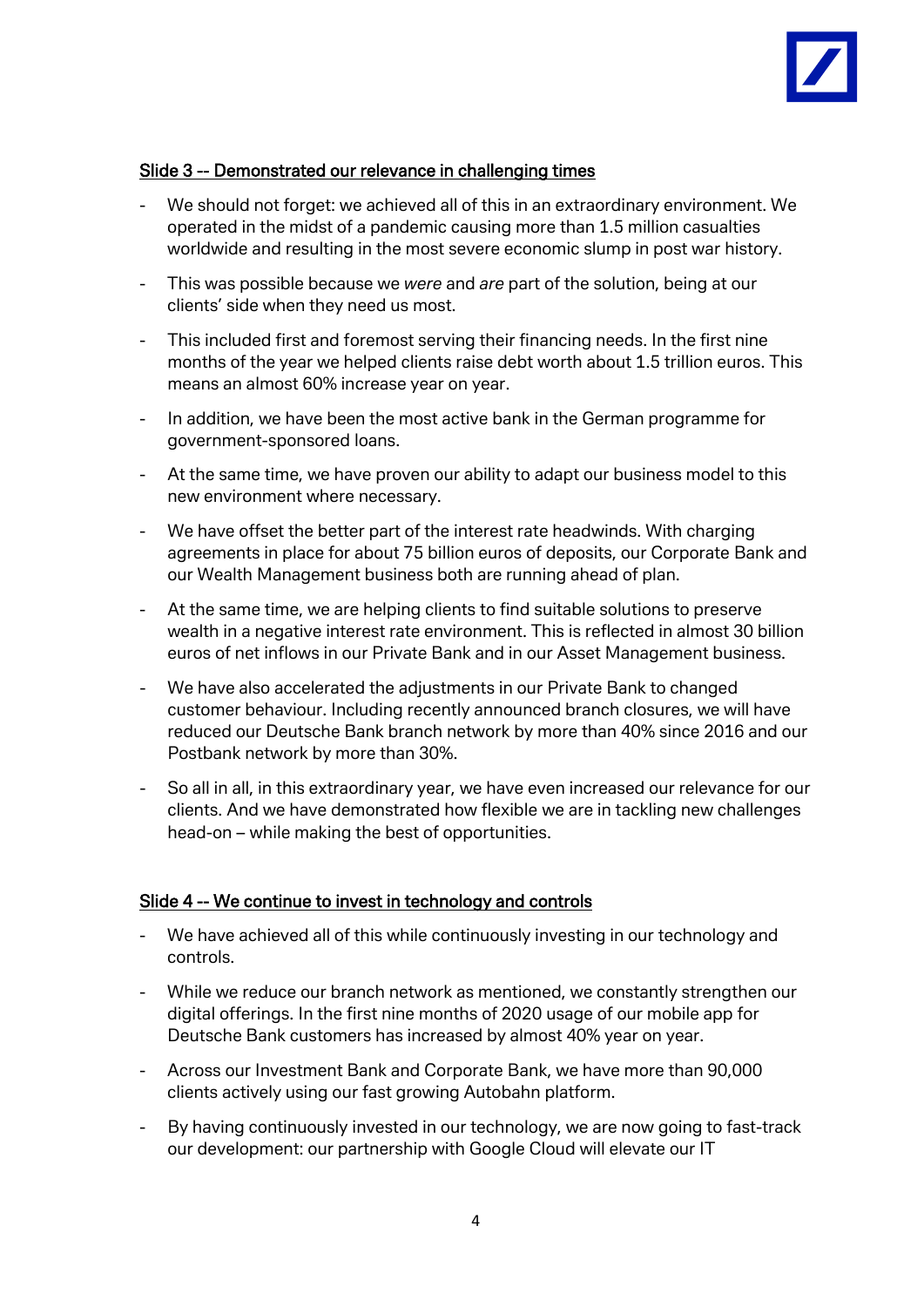

infrastructure into a more efficient, cloud-based environment. That will enable us to focus more on innovation and client applications.

- Bernd Leukert will explain our technology strategy in more detail today.
- Equally important, we have spent about 2 billion euros in two years on our controls.
- Today our compliance function daily monitors 3 million transactions and 1 million communication events. In market risk management we analyse up to 30 billion valuation calculations per day.
- But we won't stop here and will continue to invest in our controls, especially to improve our transaction monitoring further.

# Slide 5 - Our employees are responding positively

- At the same time we are seeing progress regarding the most important foundation of our success – our people.
- It is no secret that the internal mood and morale at Deutsche Bank had suffered for some time.
- This has changed fundamentally:
- According to our annual people survey, 87% of our staff embrace our strategy, 10 percentage points more than a year ago.
- They also feel more valued and have more trust in our leadership team.
- The clarity of our strategy, the business successes and the positive relative share price performance have been important drivers of this development.
- Since 2012, our employees have never been as committed to Deutsche Bank as they are today, and they have never felt so well enabled to do their job.
- So our people are truly motivated to give their best for our bank. This provides a huge upside potential.

#### Slide 6 - Encouraging improvement, but still work to do

- Of course we are glad to see that our progress is also acknowledged externally.
- We have seen the first positive rating action in 13 years.
- Our CDS spreads have moved closer to peer average.
- And since we met for last year's IDD, Deutsche Bank shares have outperformed our European and American peers and reduced the discount on our price / tangible book value ratio.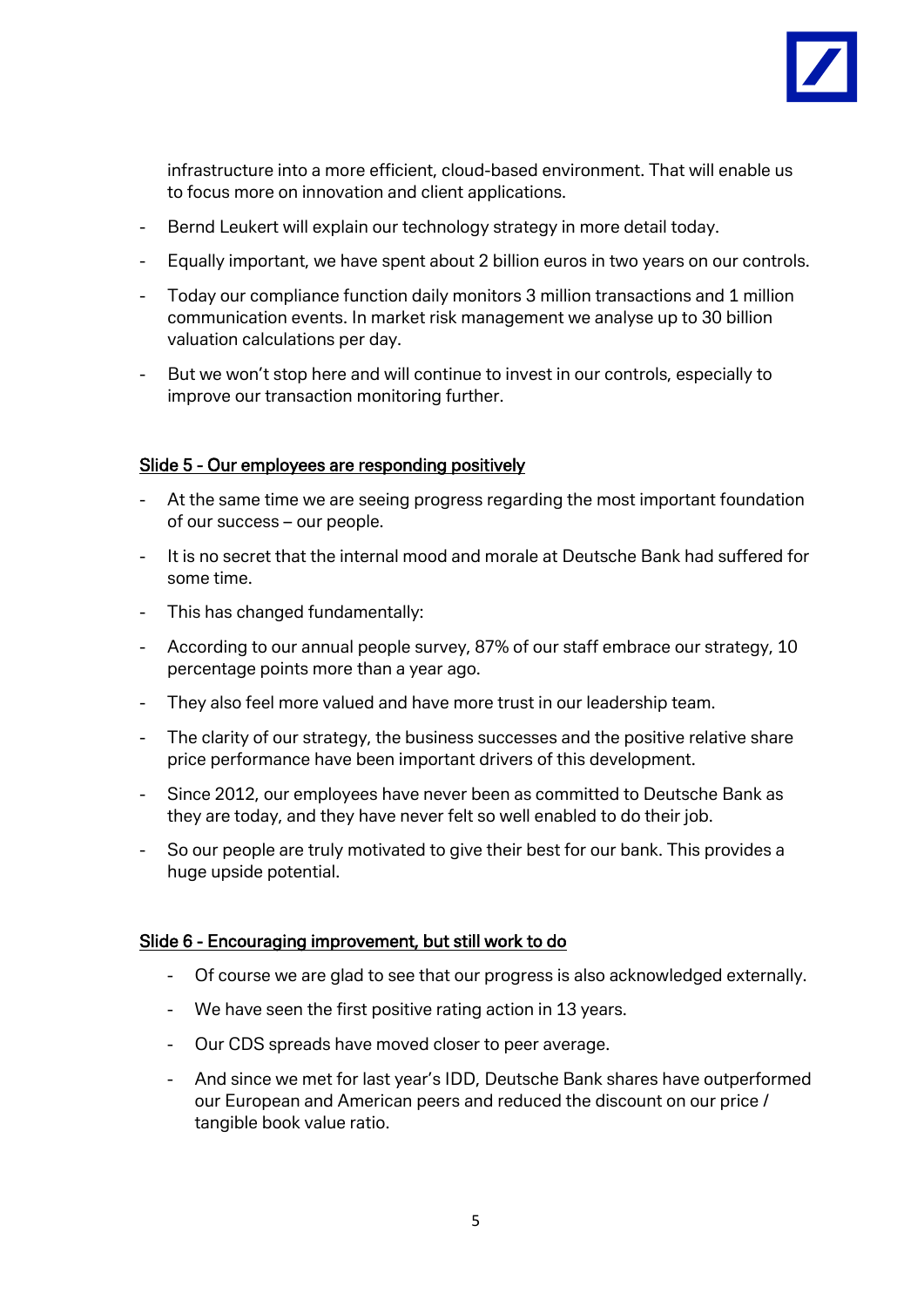

- Obviously, our valuation came from a low level. And even after the progress we made, we are not yet where we want to be.
- So let's have a look at the next steps on our journey.

# Slide 7 – What's next? Continued delivery with full focus and discipline

- Given our progress, given the strong foundation we now have in terms of capital, costs and business model, as well as operating momentum, we are entering the next phase of our transformation.
- The ultimate goal is and has to be to ensure sustainable profitability.
- This requires us to raise our game to the next level.
- It will be paramount to remain fully disciplined on costs and balance sheet management. But that's not enough.
- We will also have to shift gears to ensure sustainable growth.
- How do we bring this together? This will be the main theme for today.
- And that's also reflected in the questions some of you asked in advance.
- Can we continue on our planned trajectory in cost reductions?
- Can we keep the very competitive level of credit loss provisions?
- Is our revenue development sustainable?
- And finally, will we be able to return capital to shareholders as announced in July 2019?
- So let's go through these questions one by one, starting with costs.

#### Slide 8 – We have tightened our adjusted cost target

- When we look at the almost 6 billion euros of cost reductions we announced in July 2019, we are already more than half way through.
- Given our recent track record, we remain confident that we will be able to continue on this path.
- To meet our 2022 target, we have to take out another 2.8 billion euros in adiusted costs.
- You may say this is the tougher part.
- Of course, reducing costs by that amount will require another significant effort.
- But why am I so confident anyway?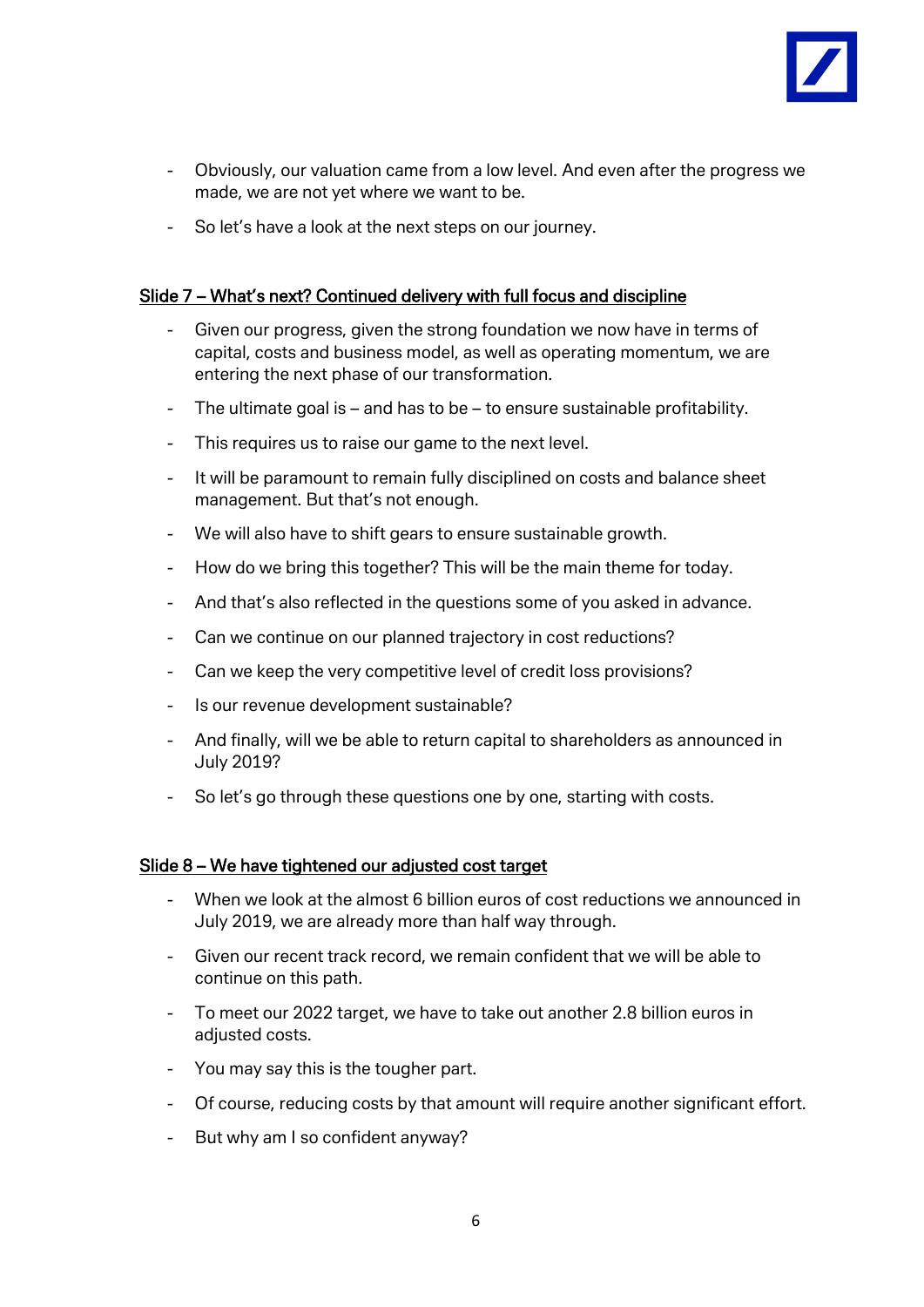

- Because we are well equipped due to the work we have done so far. Because what we have to do is to *continue* on our trajectory.
- Starting into the new year, we can expect a run-rate for annual costs of 18.4 billion euros excluding bank levies. This will even leave us with some room for targeted investments when there are opportunities to create additional value.
- We expect further savings coming from central and divisional measures which we have detailed and validated plans for.
- In addition, we will focus on tackling the so-called stranded costs in our Capital Release Unit. Reducing those more rapidly will be the main focus area for Louise Kitchen and Frank Kuhnke going forward.
- But the story doesn't stop here. Learning from this extraordinary year, we see potential for further cost reductions. To give just two examples, we have started to examine our real estate setup and will certainly not return to the same level of travel costs we had prior to COVID.
- On this basis we expect to bring our adjusted costs even *below* our original 17 billion euros target by 2022 and to reach 16.7 billion euros ex transformation charges instead.

James von Moltke will discuss our plan in further detail later on.

- And we will ensure relentless execution of these plans as we did over the past two and a half years. This is supported by the agenda of our Chief Transformation Office, which further strengthens the discipline in our processes, as Fabrizio Campelli will explain later today.

#### Slide 9 – Committed to maintaining best-in-class credit quality

- Let's move on to our balance sheet quality.
- We have been very successful in managing credit risk and its impact on credit loss provisions during the coronavirus period.
- We provided an outlook early on, and we were pleased that credit loss provisions developed in line with our expectations so far.
- Although the pandemic isn't over yet, we are optimistic that the peak in CLPs is behind us. So we expect a slight reduction in 2021 and a further normalization to a range of 25 to 30 basis points of loans in 2022.
- We continue to benefit from our limited exposure to sectors most affected by the pandemic.
- We know that we can build on a diversified loan book with about 50% exposure in Germany, one of the most stable economies in the world.
- We have very stringent underwriting standards and a tight risk management framework – as we have demonstrated over the cycle. Actually, our provisions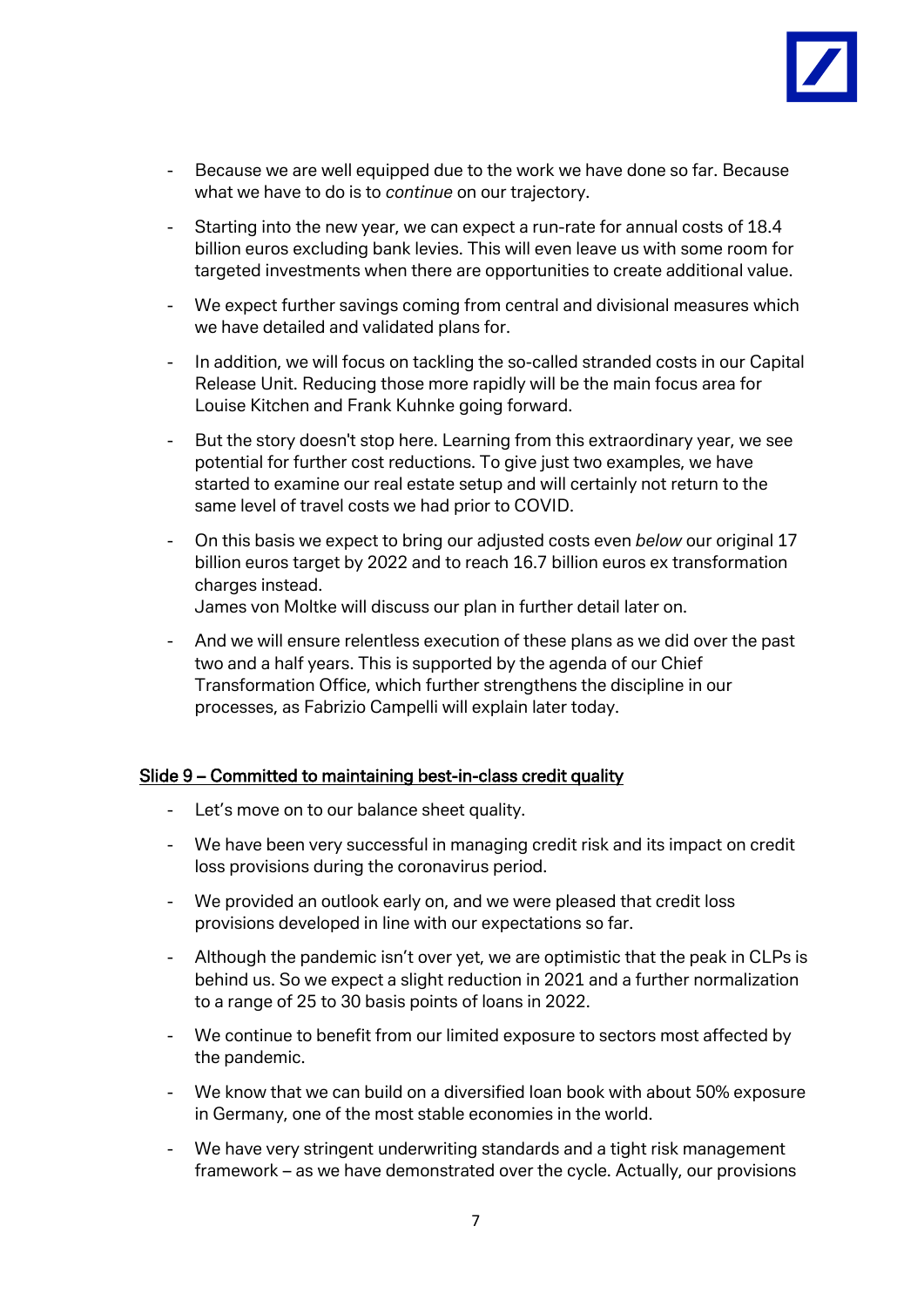

have been consistently at the lower end of the industry for more than a decade. This is a remarkable track record for Stuart Lewis and his team. He will provide you with further details later.

- But let me highlight already now: the composition of our loan book and the quality of our risk management are a particular asset during such a crisis.
- All of this provides us with room to support our clients in the best possible manner and to selectively grow our business in this environment.

#### Slide 10 - Four client-centric businesses, positioned to grow

- Speaking of growth, let's turn to the area where you have articulated the biggest question marks: are we able to grow revenues sustainably in this environment?
- We fully acknowledge additional headwinds compared to the original assumptions at the time of our strategy announcement – namely the even "lower for longer" interest rate environment. Of course, this poses a certain risk to our revenue assumptions down the line. At the same time there have also been tailwinds which we are making the best use of.
- Some of our businesses are more affected by the headwinds while others benefit from the tailwinds. Therefore, despite not changing our strategic approach, we expect a slightly different revenue composition, compared to the plan we presented last year.
- Overall, we see ourselves capable to reach about 24.4 billion euros in revenues by 2022.
- How does this look in detail?
- Thanks to our refocused strategy, we have four leading businesses all of which are well positioned to grow.
	- o Our Corporate Bank is the 'global Hausbank' combining a strong home market with a network across 151 countries, something only a handful of banks worldwide can offer.
	- o To compensate for negative interest rates, we had charging agreements in place for almost 70 billion euros of deposits at the end of September – and we won't stop here.
	- o In the last three quarters we have seen an 18% increase in payment revenues.
	- o We also have a strong position in growth regions, especially Asia Pacific where we have seen revenues increase by 6% year on year in the first nine months of this year.
	- o Stefan Hoops will lead you through our initiatives later on.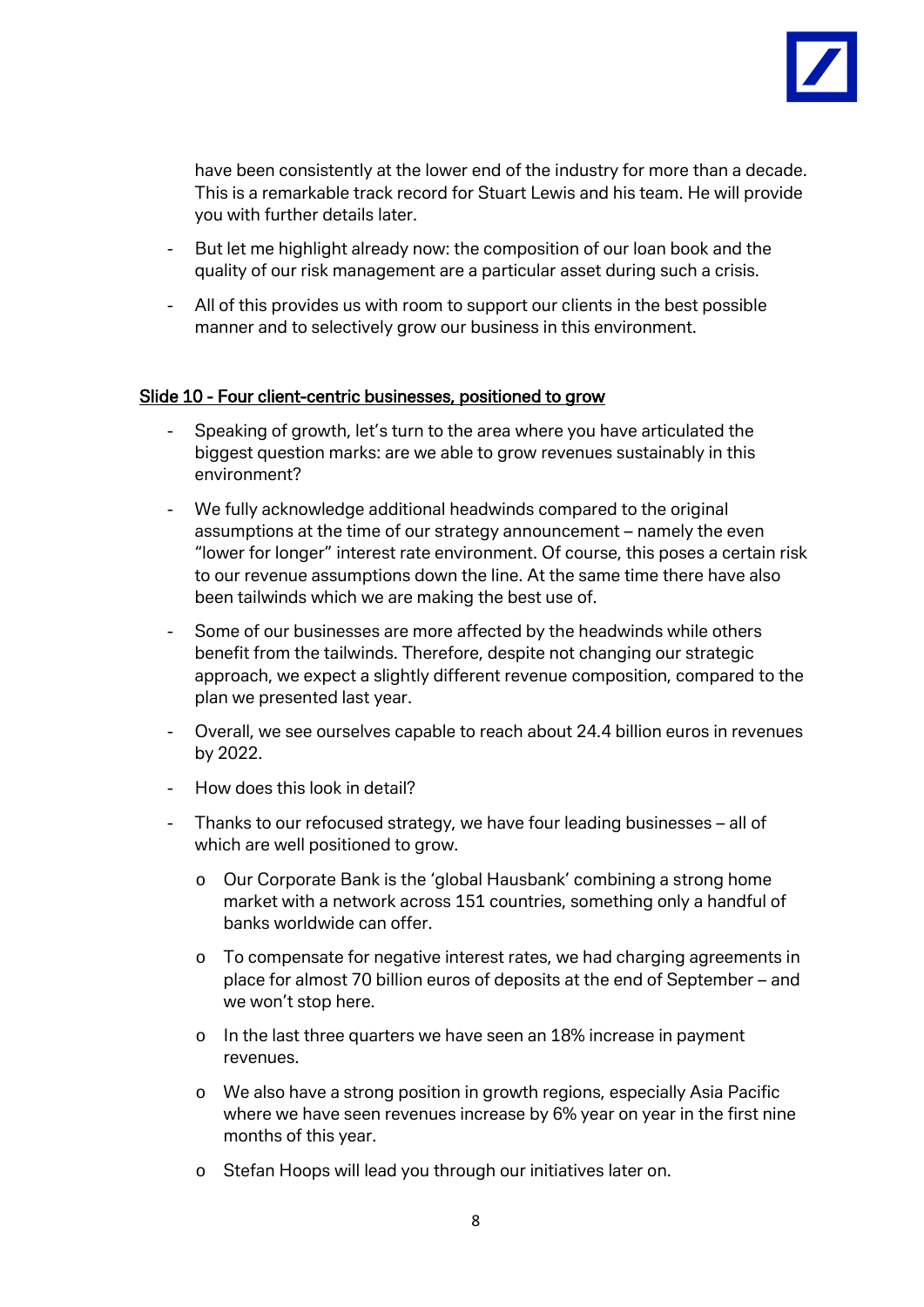

- o Our refocused Investment Bank is a top global player in fixed income and financing where we have demonstrated our strengths this year.
- o In addition we have a focused Origination & Advisory business including a leading position in Debt Capital Markets.

Mark Fedorcik and Ram Nayak will explain why we consider a large part of this year's revenue performance as sustainable. But let me highlight already now: we are very pleased that recent revenue growth does not only reflect a favourable environment. It was mainly the result of our refocused business model and clients reengaging with us – which led to gains in market share. We outperformed the Fixed Income market in the third quarter, and in Origination & Advisory we reached our highest market share in six quarters. This makes us confident that our Investment Bank can outperform our original plans.

- o Our Private Bank is the leader in our home market, and we have strong positions in major European countries and a global Wealth Management franchise which has grown significantly over the past few years. We have demonstrated our potential in the first three quarters of 2020 with growth in loans and 11 billion euros of net new assets. In addition, we have taken crucial steps to realise synergies going forward, both in Germany and in the International Private Bank. Karl von Rohr and Claudio de Sanctis will discuss how we plan to continue on this path.
- o Another leading business in our home market is our asset manager, DWS, which can also count on its global footprint. Here, too, we have seen net inflows in the first nine months of the year, notably in ESG products. At the same time, Asoka Woehrmann and his team significantly cut costs: for the first nine months of the year, DWS's adjusted cost-income ratio was already down to 64%, reaching the target level for 2021.
- In this turbulent year it has been an advantage for us to rely on revenues from businesses where we are one of the major players. And that's also why we are well positioned for further growth – something we will explain in detail in our business presentations.
- We feel encouraged by our revenue and market share momentum this year.
- And we are seeing a couple of tectonic shifts in the economy which do play to our strengths.
- Let's dig deeper into this.

#### Side 11 – Well positioned for key structural trends

- It has become common to say that our economy post COVID won't look the same as before.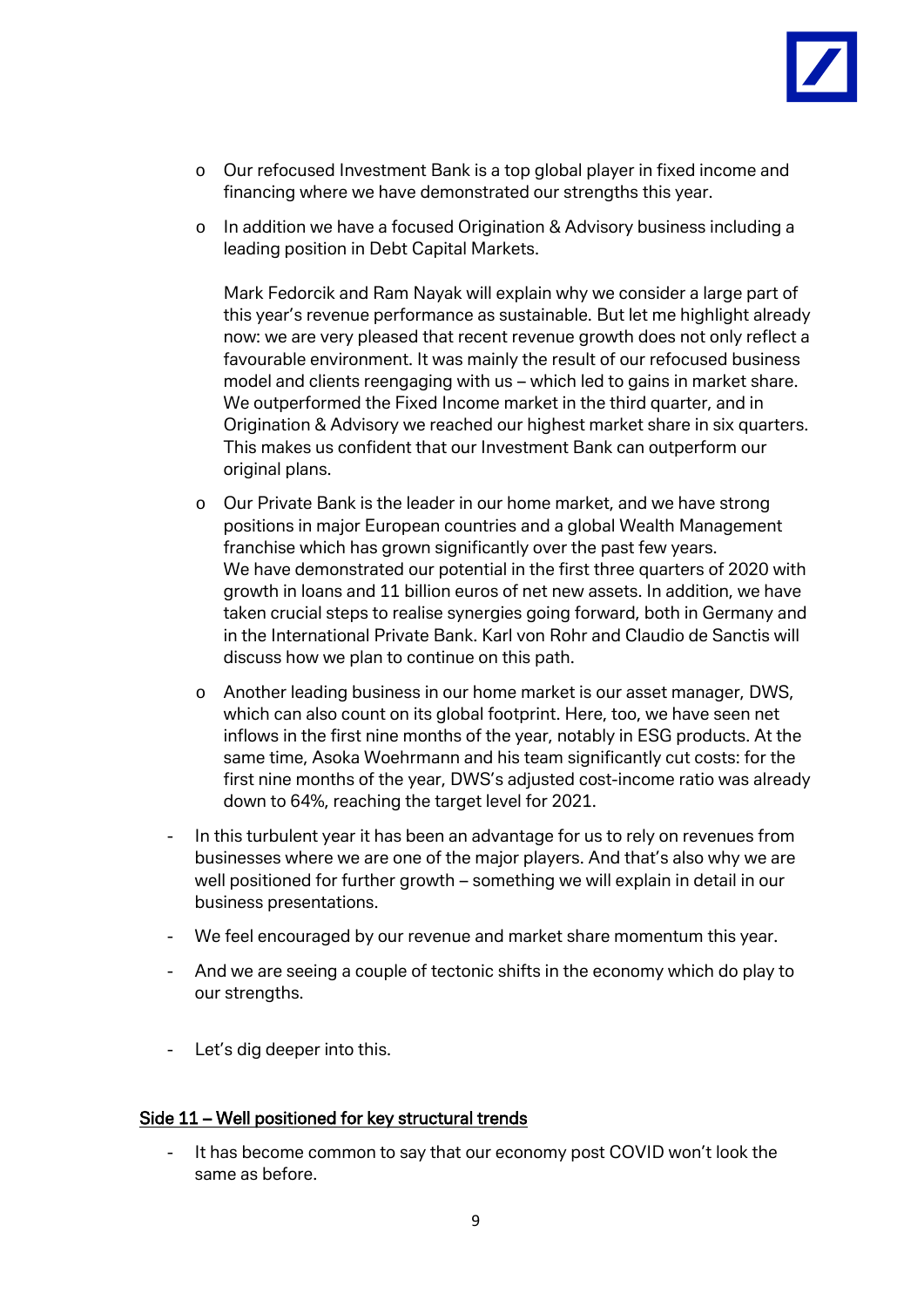

- But there is more to it.
- In fact, next to COVID, there are a number of fundamental changes in the world we operate in.
- Overall we see five global trends that will shape the economy:
	- o The low interest rate environment we expect interest rates to remain close to or below zero for the next years.
	- o Wealth protection is becoming more important as societies are aging across the developed world.
	- o We see a huge sustainability transformation throughout every aspect of the global economy.
	- o We expect a more fragmented sort of globalisation now often called "glocalization".
	- o And of course, digitalisation will continue to reshape global business.
- For all of these trends Deutsche Bank is well positioned.
- This will translate to four important growth engines for the years till 2022 and beyond.
	- o Economists expect an increase in global financing demand.
	- o In an aging society, wealth preservation will become more pressing
	- o Our deep local presence worldwide is more of an asset in a world of 'glocalization'.
	- o Climate change and social tensions will lead to a growing demand for sustainable finance products.
- In other words: While the external environment feels challenging, there are pockets of opportunities within that – opportunities we did not see to that extent 18 months ago, opportunities we are determined to take advantage of.
- Let me go through these four growth engines, starting with the increase in financing demand globally.

# Slide 12 – Global financing demand: Uniquely positioned to support the upcoming transformation

- Within the first months of this year, global debt increased by as much as 15 trillion dollars, the fastest growth on record.
- On the one hand, we are seeing a new supercycle in government debt due to the enormous programmes to support economies.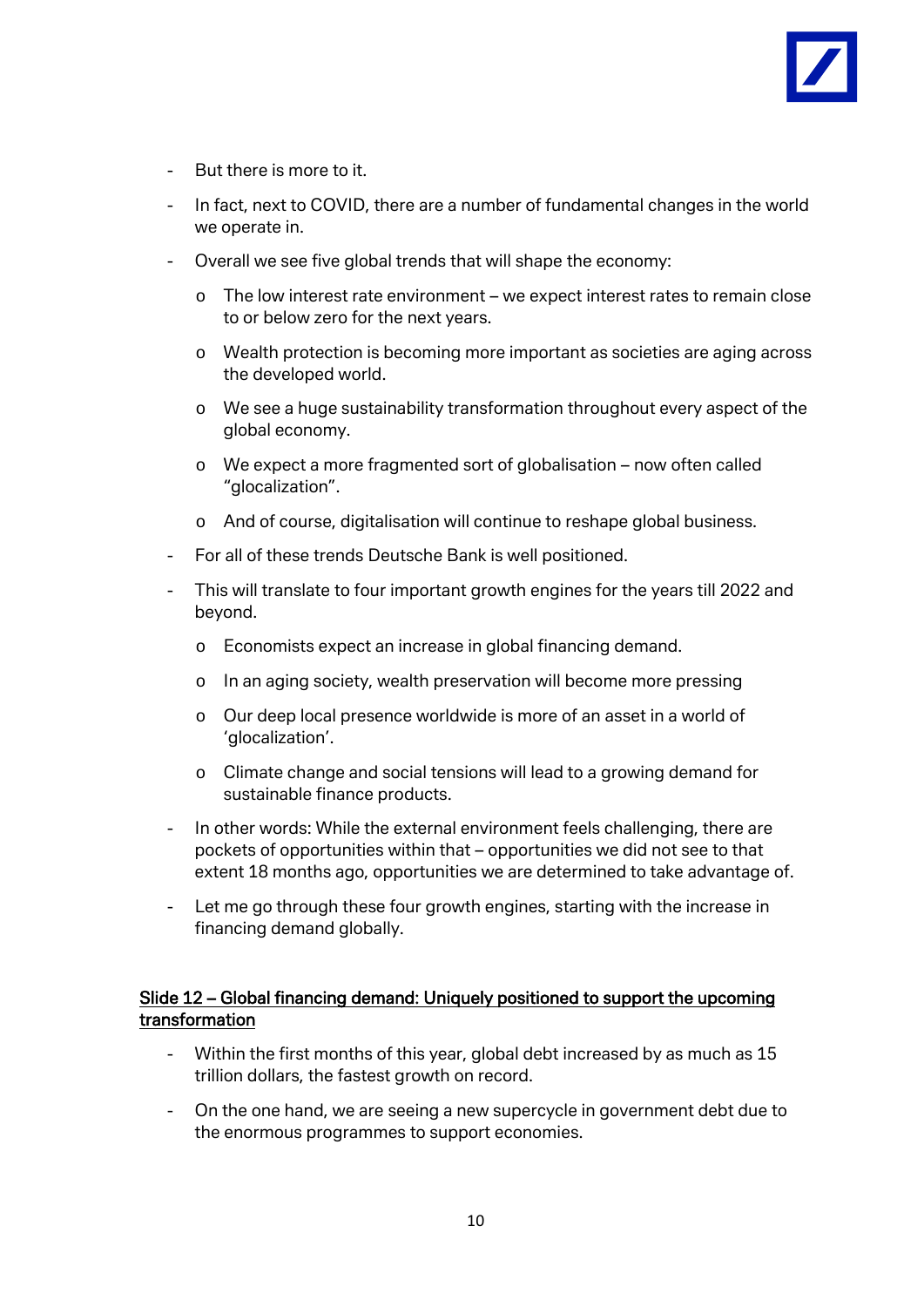

- On the other hand we see increasing financing demand in the private sector. This is partly driven by the pandemic, but mainly by the necessary investments in digitalisation and environmentally-friendly business models.
- Against this backdrop, there is considerable revenue potential, both on the lending side and in our Debt Capital Markets and Fixed Income trading businesses.
- And we are positioned at the very heart of this opportunity both with our Investment Bank and our Corporate Bank.
- We are a global financing powerhouse. When if not now is the time to bring our strengths in DCM, LDCM and FIC into play?
	- o We have a strong position in handling government bonds which is a prerequisite for our strength in the corporate debt market as well.
	- o And we have the necessary technology platforms to serve market participants efficiently.
- All of this will drive revenues, and while we think that 2020 has been an exceptional year we are convinced that this year's growth will be to a large part sustainable.

### Slide 13 – Wealth preservation: Well positioned to grow with increasing client demand

- Turning to the second growth engine we see.
- Aging societies will increase the need for people to make savings or invest in a pension plan.
- But growing wealth has become more challenging in a negative interest rate environment.
- Savers need to become investors, they need thorough advice and reliable risk management solutions.
- Especially banks and asset managers will have a key role to play here.
- Deutsche Bank is the number 1 advisory bank in Germany and with a strong position in major Eurozone markets and a global wealth management business.
- And with our asset manager DWS, we can offer highly competitive investment products, including active, passive and alternative funds and a leading ESG offering.

#### Slide 14 – Deep local presence: Leveraging our strong local network.

- Another trend from which we will benefit is glocalisation.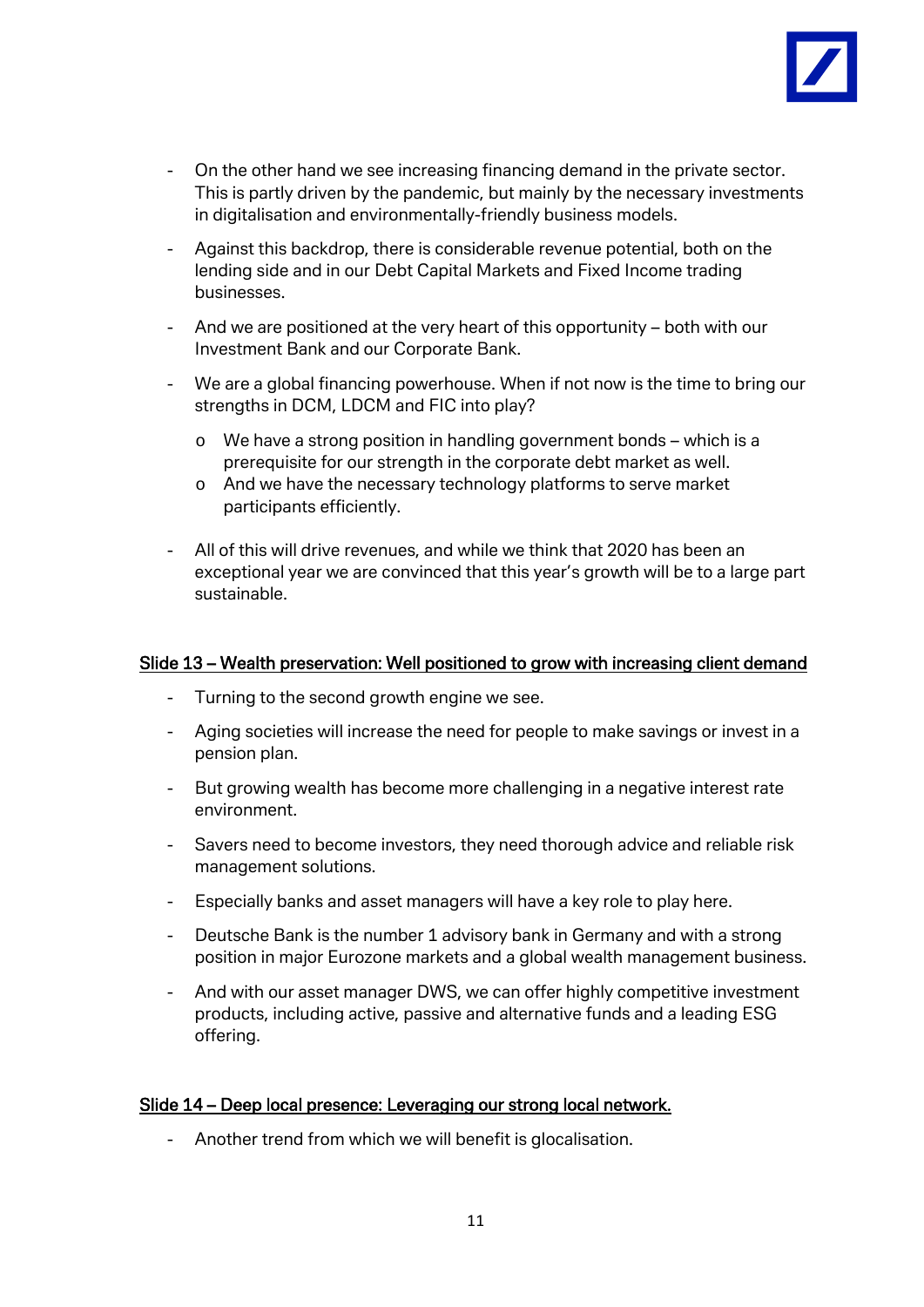

- Global trade volumes have peaked. But that doesn't mean that globalisation will disappear. It will just get more complex.
- We are seeing a shift in global supply chains and an increasing need for global companies to adapt to national or regional aspects.
- This plays to our traditional strengths as the 'Global Hausbank'. We are on the ground in almost 60 countries. We can combine a deep regional footprint with our global network – a combination not many banks can offer.
- Our global presence includes a strong position in the Americas. On the one hand, our US business is a core part of our Investment Bank. On the other hand, being strong in the US is also crucial for other divisions, in particular for our ability to serve corporate clients worldwide. Christiana Riley will describe what we are doing to open the depth of the US market to European clients.
- Another region where we can demonstrate the value of our deep local presence is Asia-Pacific.
- There are several highly dynamic economies within the region, with an expected growth rate of around 5% on average.
- Increase in trade, the demand in financing and hedging will be even higher than in the rest of the world.
- Deutsche Bank is on the ground in 14 countries in a strong position to benefit from these developments in the region – in all of our businesses.
- Alexander von zur Mühlen will discuss our APAC business in further detail later today.

# Slide 15 – Sustainability: A key growth driver across all businesses

- Another undisputed global trend that will drive growth is sustainability.
- It is not only about climate change, it is about the environment overall, social inclusion and good governance.
- This will require the business world, but also the public sector to invest heavily.
- The European Union alone plans to mobilize one trillion euros of sustainable investments until 2030.
- This is a tremendous opportunity as ESG compliance is becoming more relevant for more and more market participants worldwide.
- As Deutsche Bank we are now giving annual milestones for our 200 billion euro target till 2025, and senior management's compensation will depend on achieving them.
- Being a European bank is an advantage in this context as Europe is setting the standards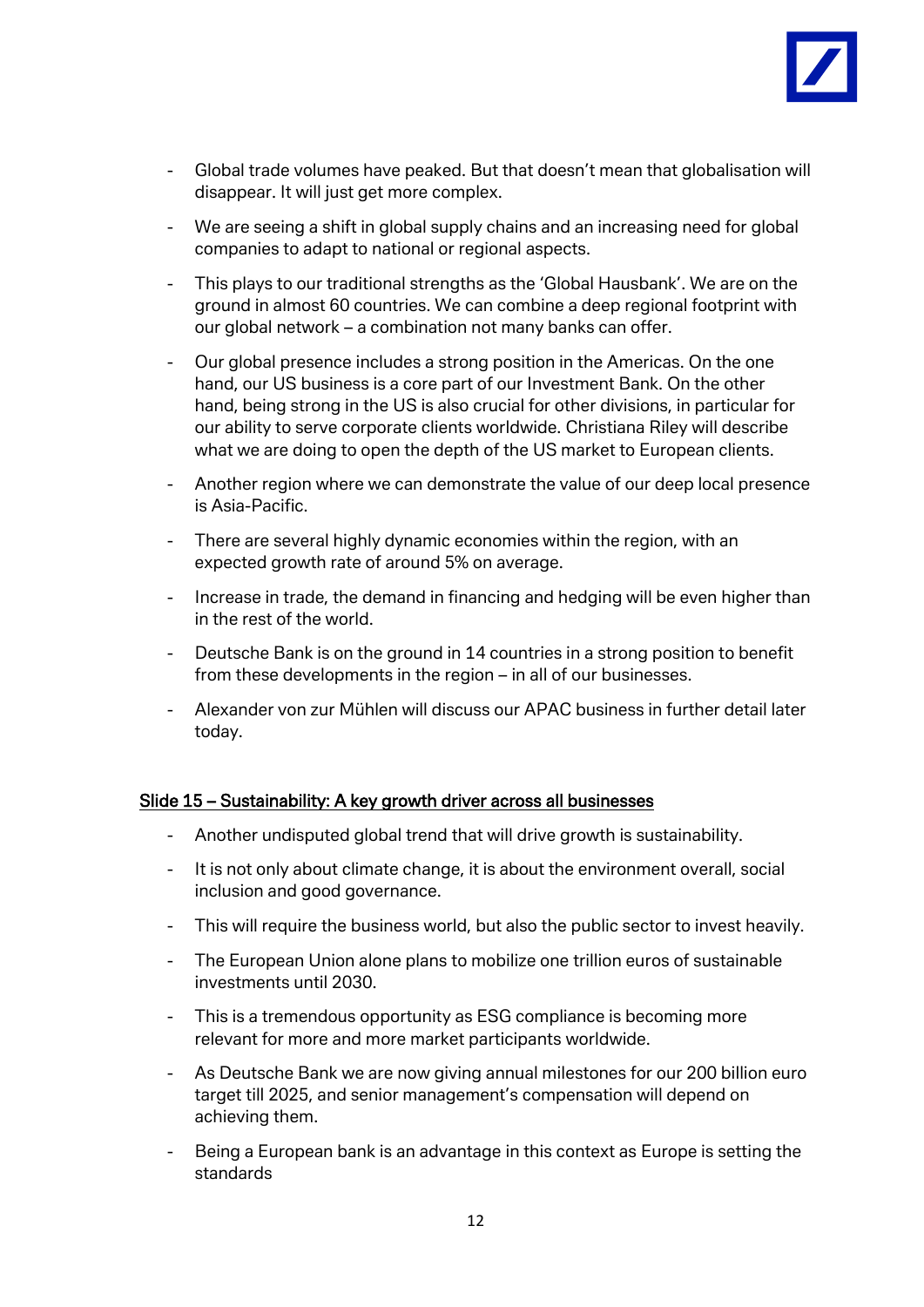

- But our most relevant advantage is that we as a universal bank cover the whole value chain. We can generate the assets for investment products which are in high demand now – with our lending and origination activities in the Corporate Bank and the Investment Bank.

# Slide 16 - Committed to returning capital to shareholders

- All this means: you are going to see us selectively shift gears into growth mode.
- We are determined to benefit from the growth opportunities highlighted today. And we are confident that we will be able to capture our fair share.
- That requires sufficient room in a bank's balance sheet and we have it.
- Our CET1 ratio stood at 13.3% at the end of the third quarter.
- This is well ahead of regulatory requirements and our own target of a CET1 ratio of above 12.5%.
- Our capital strength provides us with enough financing power to support clients and fund additional business – while always remaining cautious of making best use of our resources.

Our CFO James von Moltke will discuss our capital planning in more detail in his presentation.

- Coupled with our continued, even tightened cost discipline and the revenue opportunities we see, we are confident that we can deliver sustainable profitability.
- And we remain committed to return 5 billion euros of capital to our shareholders starting in 2022. That represents a significant portion of our current market value.

# Slide 17 – Our path to a new bank continues

- At the same time, we continue to change the way we work as we promised last year.
- In this regard there are five priorities on our management agenda.
- We have already become better in putting our clients at the center of everything we do. Improved cross-selling rates are testament to this. But we are not on the same level yet as some of our peers. So there is further potential if we intensify our client coverage and further improve cross-divisional collaboration.
- We have invested in the development of our people and our leadership team and will continue to do so. We are putting the right people in the right places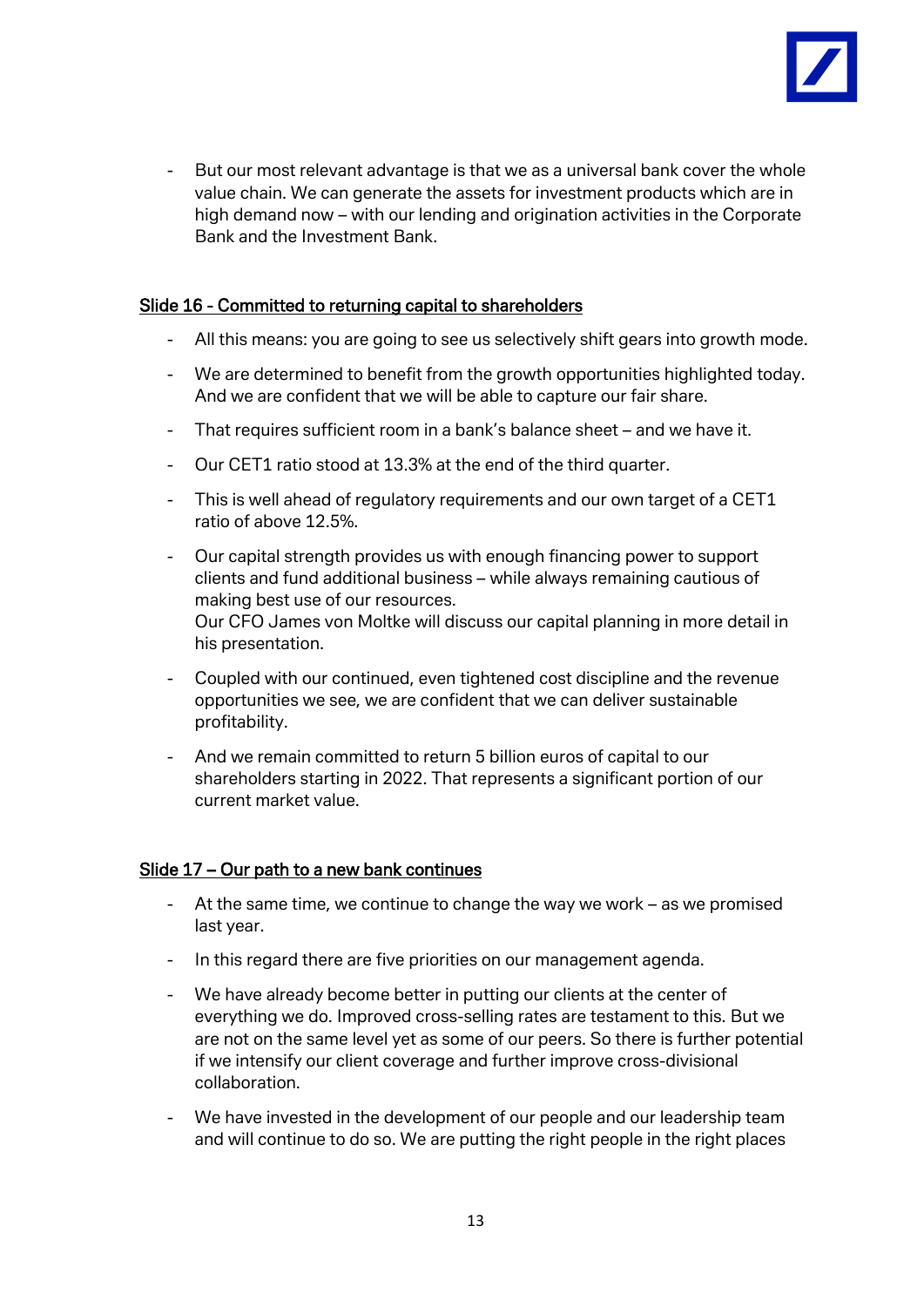

and giving them more room to act like entrepreneurs. And we are working on a new mindset to become a more agile and client-centric organisation.

- We will also continue to develop our technology. At first it was about ensuring stability – and this extraordinary year has demonstrated how resilient our systems are. Currently we are working on making our IT also more efficient. And in the next phase we will also deploy technology to drive growth.
- As I mentioned, we have accelerated our sustainability agenda, integrating it into our processes across the bank.
- And we are building on our traditionally strong risk management culture we are not only managing our own balance sheet, but also our clients' risks. This has to become a core element of our product suite.
- Transforming a bank's culture is not done within a year or two. But when I look at the progress we have made, when I feel the momentum and strong boost to morale across our bank, I feel very encouraged by what we have achieved over the past one and a half years.

#### Slide 18 - Summary: We will continue to deliver

- Let me conclude
- Our transformation is on track. Having successfully re-focused our business model, we are gradually entering a new phase in our journey.
- We will continue to manage costs, risk and balance sheet with the same rigour you have seen from us since 2018.
- We appreciate the positive feedback from clients, employees and other stakeholders and are determined to build on this momentum.
- And on the revenue side, we are shifting gears now. It is not about stabilising our business anymore, it is about bringing it to the next level.
- It is about benefitting from five global trends all of which play to our strengths.
- And in capturing these opportunities we will demonstrate the same attitude as before: we will act fast, in a highly disciplined manner – and with a focus on executing what we have announced.
- So as we embark on the next stage of our journey, we have a clear path to ensure consistent profitability and capital returns. And we are confident that we will reach the financial targets for 2022.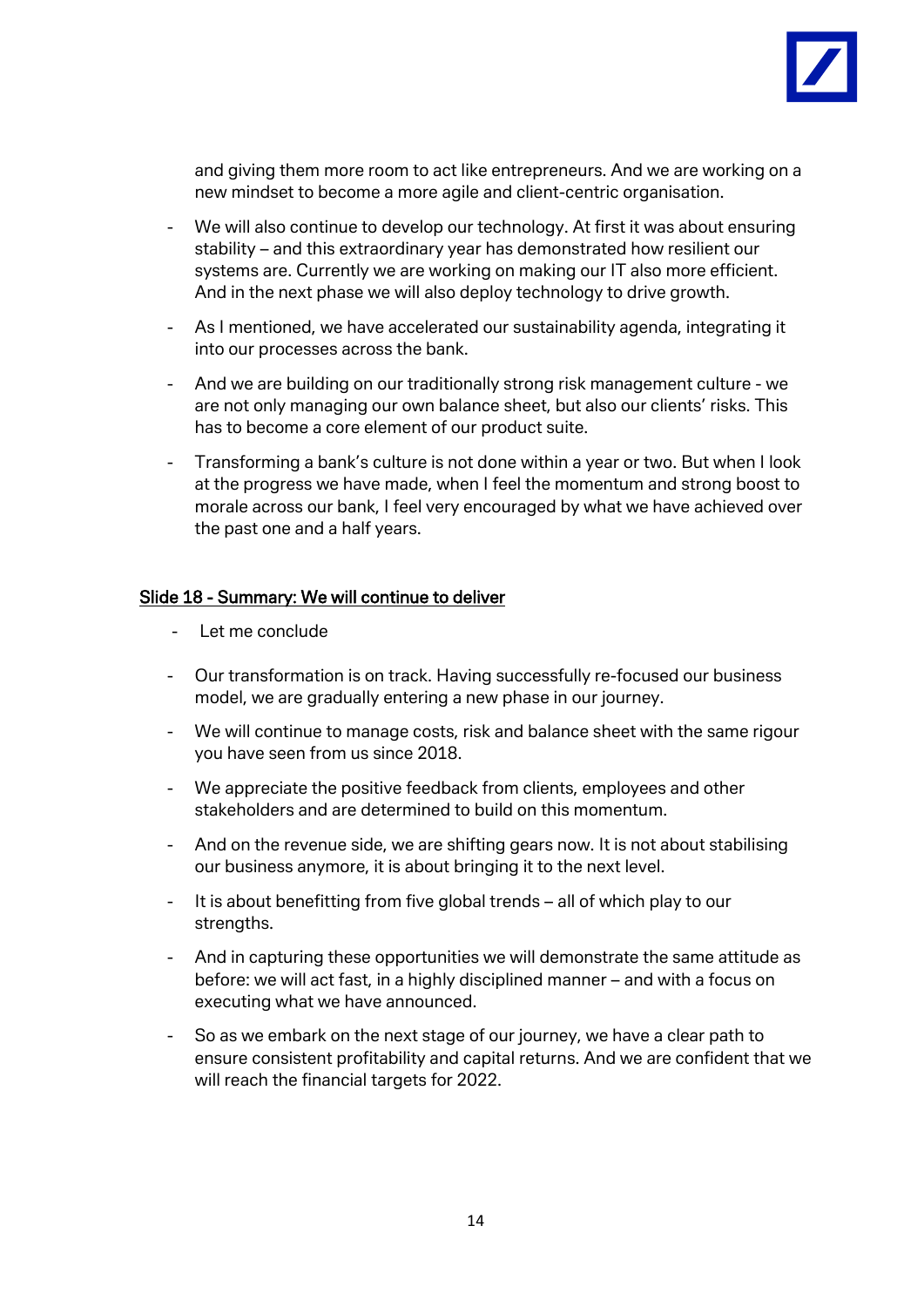

# Slide 19 – … and remain committed to our 2022 plans and targets

- We see ourselves fully capable to achieve ...
	- o Group revenues of approximately 24.4 billion euros by 2022…
	- o An adjusted cost base of 16.7 billion euros ex transformation charges…
	- o And a CET 1 ratio of above 12.5% at all times.
- All of this will enable us to deliver a post-tax return on tangible equity of 8% in 2022 despite a more challenging operating environment
- As planned, we aim to return 5 billion euros of excess capital to our shareholders starting in 2022.
- Since 2018 we have consistently achieved our targets and delivered or overdelivered against our plans. That remains our continued ambition. That's what you can expect from us – now and in future.
- With that let me hand over to James who will lead you through our financials.
- Thank you.

#### **Disclaimer**

*This transcript contains forward-looking statements. Forward-looking statements are statements that are not historical facts; they include statements about our beliefs and expectations and the assumptions underlying them. These statements are based on plans, estimates and projections as they are currently available to the management of Deutsche Bank. Forward-looking statements therefore speak only as of the date they are made, and we undertake no obligation to update publicly any of them in light of new information or future events.*

*By their very nature, forward-looking statements involve risks and uncertainties. A number of important factors could therefore cause actual results to differ materially from those contained in any forward-looking statement. Such factors include the conditions in the financial markets in Germany, in Europe, in the United States and elsewhere from which we derive a substantial portion of our revenues and in which we hold a substantial portion of our assets, the development of asset prices and market volatility, potential defaults of borrowers or trading counterparties, the implementation of our strategic initiatives, the reliability of our risk management policies, procedures and methods, and other risks referenced in our filings with the U.S. Securities and Exchange Commission. Such factors are described in detail in our SEC Form 20-F of 20 March 2020 under the heading "Risk Factors." Copies of this document are readily available upon request or can be downloaded from [www.db.com/ir.](http://www.db.com/ir)*

*This transcript also contains non-IFRS financial measures. For a reconciliation to directly comparable figures reported under IFRS, to the extent such reconciliation is not provided in this transcript, refer to the Q3 2020 Financial Data Supplement, which is available at [www.db.com/ir.](http://www.db.com/ir)*

*This transcript is provided solely for information purposes and shall not be construed as a solicitation of an offer to buy or sell any securities or other financial instruments in any jurisdiction. No investment decision relating to securities of or relating to Deutsche Bank AG or its affiliates should be made on the basis of this document. Please refer to Deutsche Bank's annual and interim reports, ad hoc*